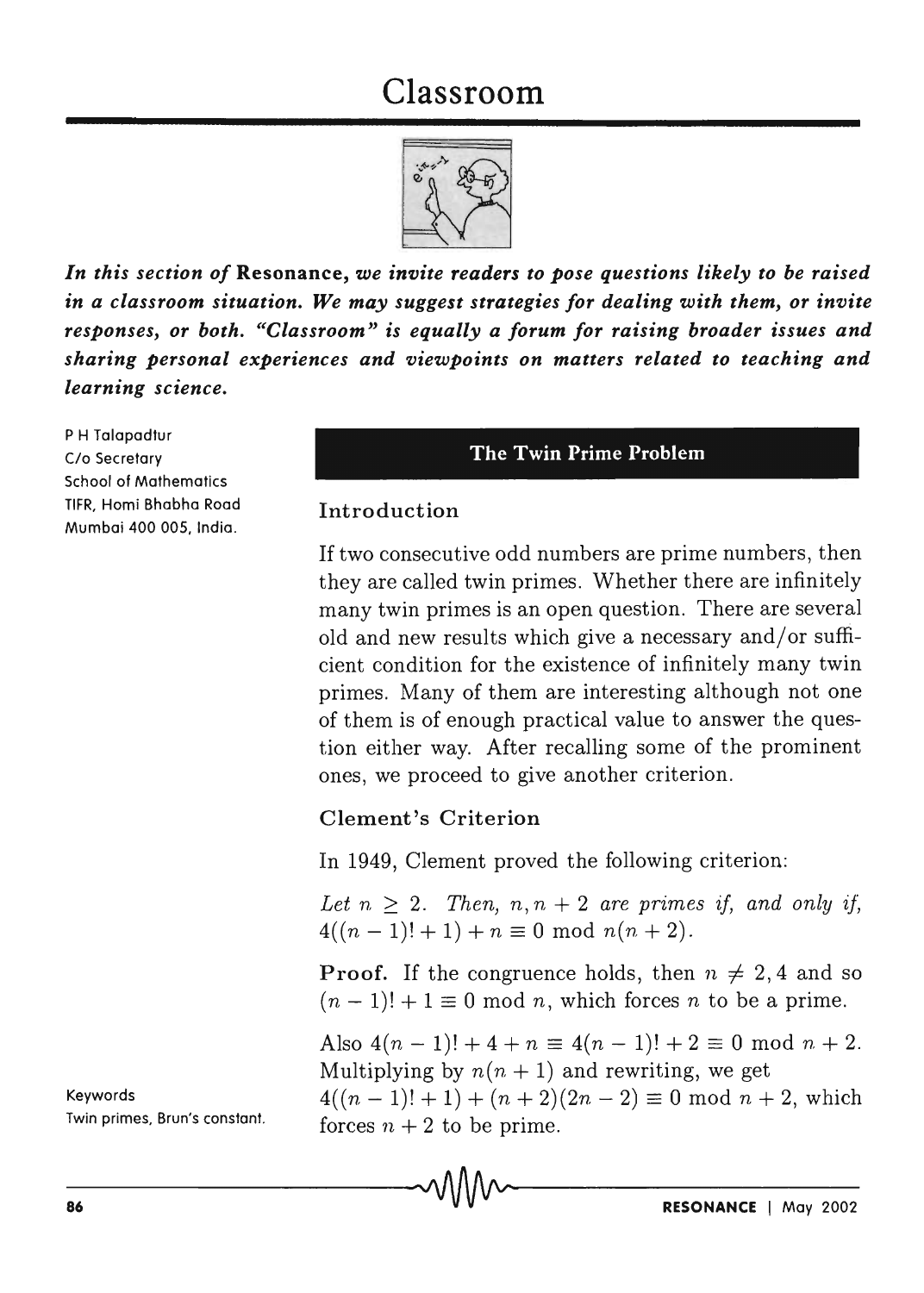Conversely, if  $n, n + 2$  are primes, then  $n \neq 2$  and

$$
(n-1)! + 1 \equiv 0 \mod n
$$

$$
(n+1)! + 1 \equiv 0 \mod n + 2
$$

But  $n(n+1) = (n+2)(n-1)+2$ ; so the last congruence gives  $2(n - 1)! + 1 \equiv 0 \mod n + 2$ . Let us write  $2(n - 1)$  $1)! + 1 = k(n + 2)$ . Then, the congruence  $(n - 1)! \equiv -1$ mod *n* would give  $2k + 1 \equiv 0 \text{ mod } n$  i.e.,  $2k \equiv -1 \text{ mod } n$ *n*. Substituting this in  $4(n-1)! + 2 = 2k(n+2)$ , we get  $4(n-1)! + 2 \equiv -(n+2) \mod n(n+2)$ . In other words, we have  $4(n-1)! + 4 + n \equiv 0 \mod n(n+2)$ , the congruence that we wanted to establish.

Another interesting result due to Sergusov (1971) and Leavitt & Mullin  $(1981)$  is:

 $n = p(p + 2)$  *with both p and p + 2 primes if, and only*  $~if, \phi(n)\sigma(n) = (n-3)(n+1).$ 

Here,  $\phi(n)$  is Euler's totient function, which counts the number of natural numbers until *n* which are coprime to n and,  $\sigma(n)$  is the sum of the divisors of n.

For a few other elementary criteria which address the twin prime conjecture, the reader may consult [1].

## Brun's Constant

The series  $\sum \frac{1}{n}$  over all primes diverges to infinity. See [2] for a proof of infinitude of primes based on this idea. We not only know that the reciprocal series of primes diverges but we also know how *'fast'* it diverges. Indeed, the finite sum  $\sum_{p\leq x} \frac{1}{p}$  behaves asymptotically (i.e., as  $x \rightarrow \infty$ ) like the function log log *x*. One of the cornerstones of (analytic) number theory is the so-called *'prime number theorem'* which asserts that the number of primes  $\pi(x)$  until *x* grows asymptotically like  $\frac{x}{\log x}$ .

Having said this, it will come as a surprise that the series  $\sum(\frac{1}{p} + \frac{1}{p+2})$  over all the twin primes  $p, p+2$  converges Many criteria are known for the existence of inifinitely many twin primes but none of them have answered the question as to whether there are infinitely many twin primes.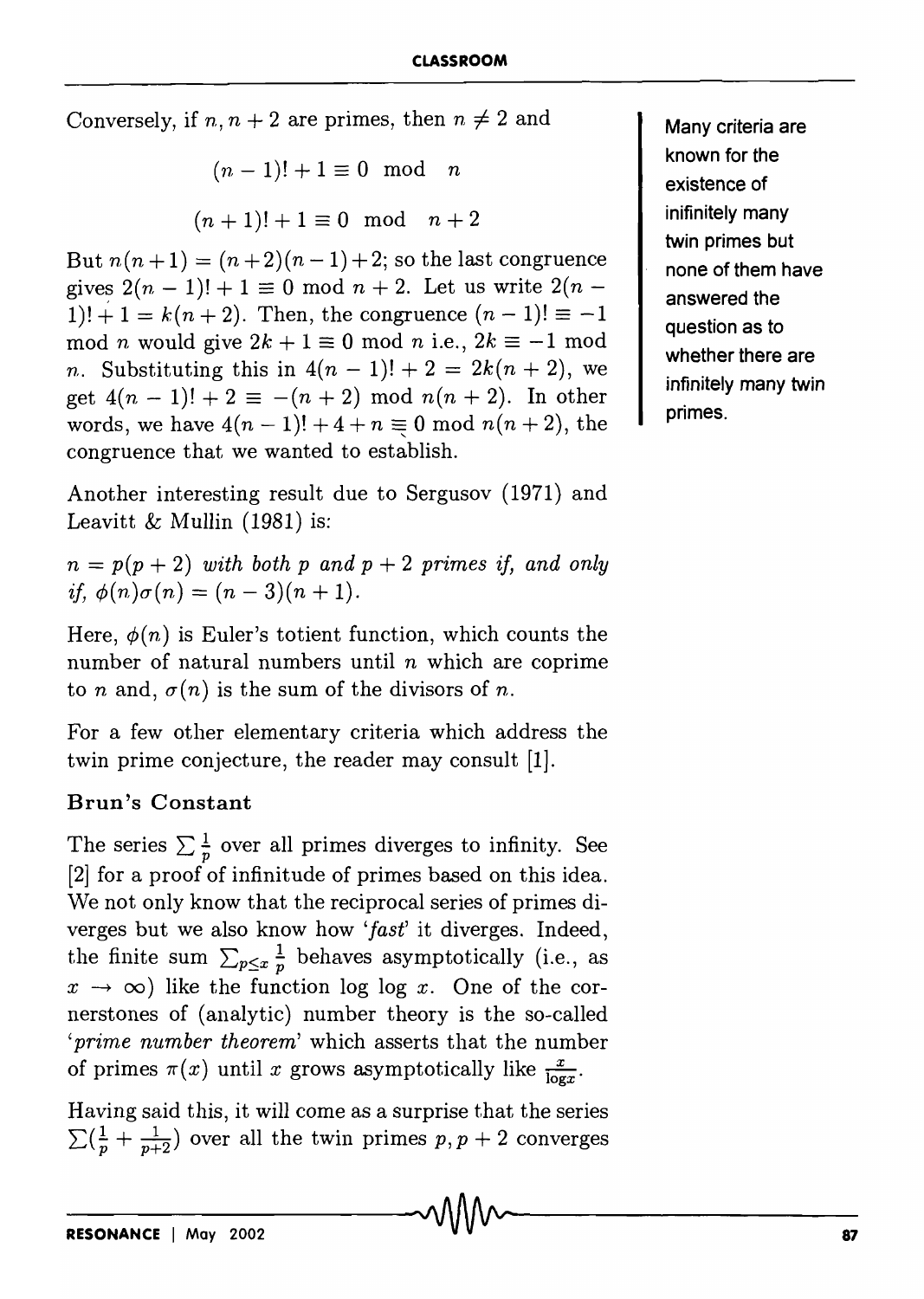to a number between 1.9 and 2. This was proved by V Brun in 1919 using the so-called Brun sieve and the sum is now known as Brun's constant. Brun showed that the corresponding function  $\pi_2(x)$ , which counts the primes  $p$  until  $x$  for which  $p + 2$  is also prime, grows *at the most* as fast as  $\frac{x}{(\log x)^2}$ . However, as we notice, this is only an uper bound and does not say anything at all about the existence or nonexistence of infinitely many twin primes.

There are conjectures in analytic number theory which, if true, would imply that the above upper bound is indeed the correct asymptotic order of  $\pi_2(x)$ . The interested reader may consult  $[3]$  for a proof of Brun's theorem.

## Maria Suzuki's Criterion

Very recently (in [4]), Maria Suzuki has obtained the following elementary reformulation of the twin prime conjecture. This is the following:

*If all primes p which are congruent to* 1 mod 6 *are, from some stage onwards, of the form*  $36ab + 6a - 6b + 1$  *for some nonnegative integers a, b, then the number of twin primes* is *finite.* 

Using this, she proves the criterion:

*There are infinitely many twin primes if, and only if, there are infinitely many n which 'cannot' be expressed*  $as 6|ab| + a + b$  *for any integers a, b.* 

This is also just an existential criterion and one does not know how to make practical use of it.

## A Criterion involving Binomial Coefficients

Now, we give another elementary criterion for the existence of infinitely many twin primes. Our criterion is founded on the following simple idea:

**Lemma.**  $n > 1$  is prime  $\Leftrightarrow n \vert {n \choose r}$  for all  $1 \leq r < n$ .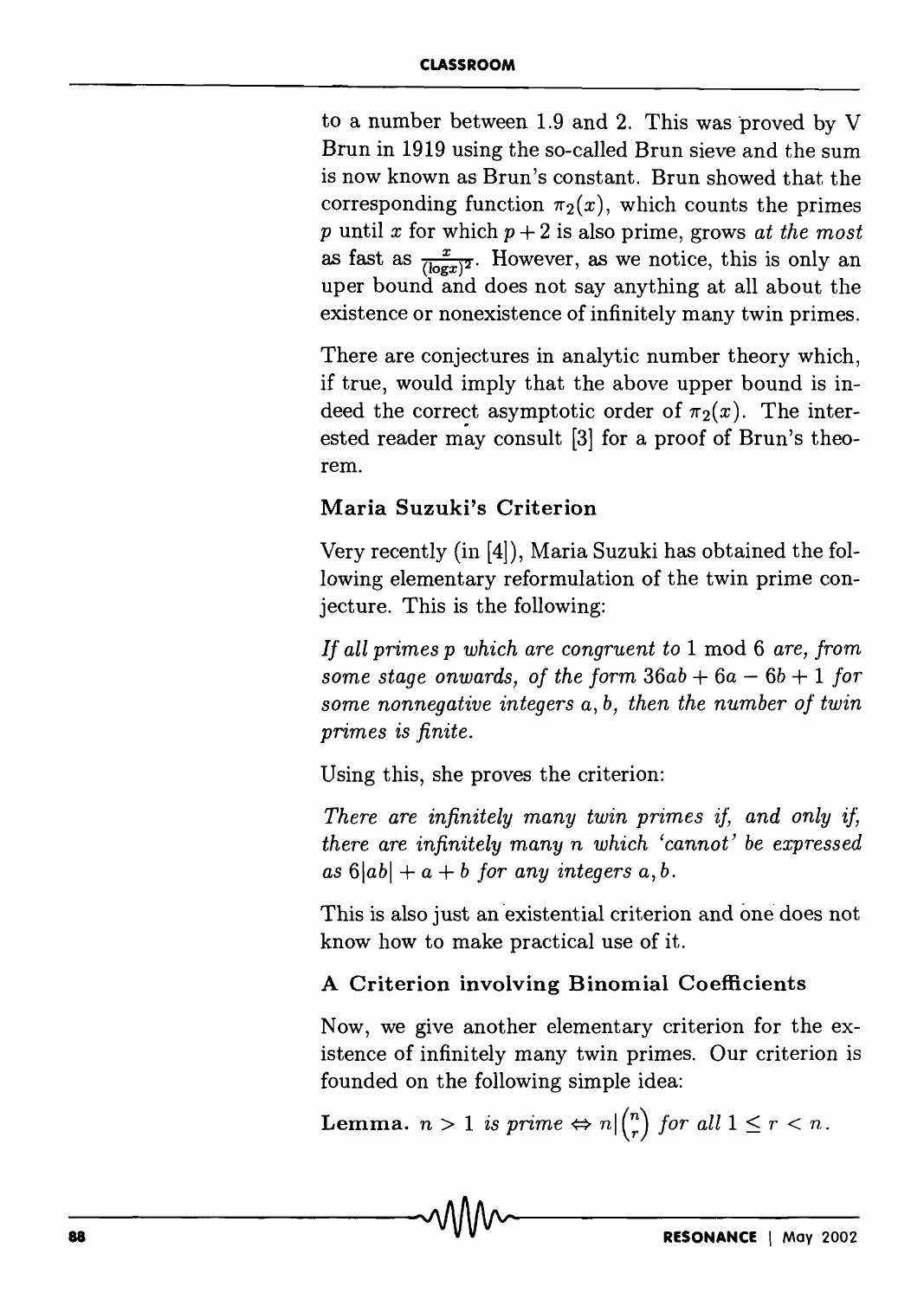**Proof.** It is obvious for prime p that  $p \binom{p}{r}$  for all  $1 \leq$  $r < p$ . Thus, we assume that *n* is composite and show that for a prime divisor p of n, n does not divide  $\binom{n}{n}$ . Write  $n = p^r m$  with  $r \ge 1$  and  $(p, m) = 1$ . Now  $\frac{\binom{n}{p}}{n}$ .  $\frac{(n-1)\cdots(n-p+1)}{n(n-1)\cdots1}$  cannot be an integer as p does not divide the numerator. This proves the lemma.

Therefore, we have:

**Theorem.** Let  $m > 3$  and  $m + 2$  be two consecutive odd *numbers. Then, both are primes if, and only if, m(m+2) divides each of the binomial coefficients*  $\binom{m+2}{r}$ ;  $3 \leq r \leq$  $m - 1$ .

**Proof.** Suppose first that  $m, m + 2$  are primes. Since  $m + 2$  is prime, it divides each of the binomial coefficients occurring in the statement. Further, for the same reason, *m* divides each of  $\binom{m}{r}$ ;  $1 \leq r \leq m - 1$ . Using the binomial identity  $\binom{n}{r} + \binom{n}{r+1} = \binom{n+1}{r+1}$ , we find that m divides each of  $\binom{m+1}{r}$ ;  $2 \leq r \leq m-1$ . Using the identity once more, we have that  $m$  divides each of the binomial coefficients  $\binom{m+2}{r}$ ;  $3 \leq r \leq m-1$ . Therefore, since m, and  $m + 2$  are coprime,  $m(m + 2)$  itself divides all these binomial coefficients.

Conversely, suppose that  $m(m+2)$  divides  $\binom{m+2}{r}$ ;  $3 \leq$  $r \leq m - 1$ . Now, as  $m + 2$  is odd, it divides  $\binom{m+2}{2}$  also. Hence, the lemma shows that  $m + 2$  must be prime. Moreover, since  $m$  is odd, both  $\binom{m+1}{2}$  and  $\binom{m}{2}$  are multiples of  $m$ . Using the above basic binomial identity (now we view it as the expression  $\binom{n}{r+1} = \binom{n+1}{r+1} - \binom{n}{r}$ ), we find that m divides  $\binom{m+1}{r}$ ;  $3 \leq r \leq m-1$ . Using it once more, we obtain the fact that  $m$  divides  $\binom{m}{r}$ ;  $3 \leq r \leq m-1$ . Once again, the lemma implies that  $m$  has to be a prime. This proves the theorem.

We can use the Pascal triangle to obtain the following variant of the theorem.